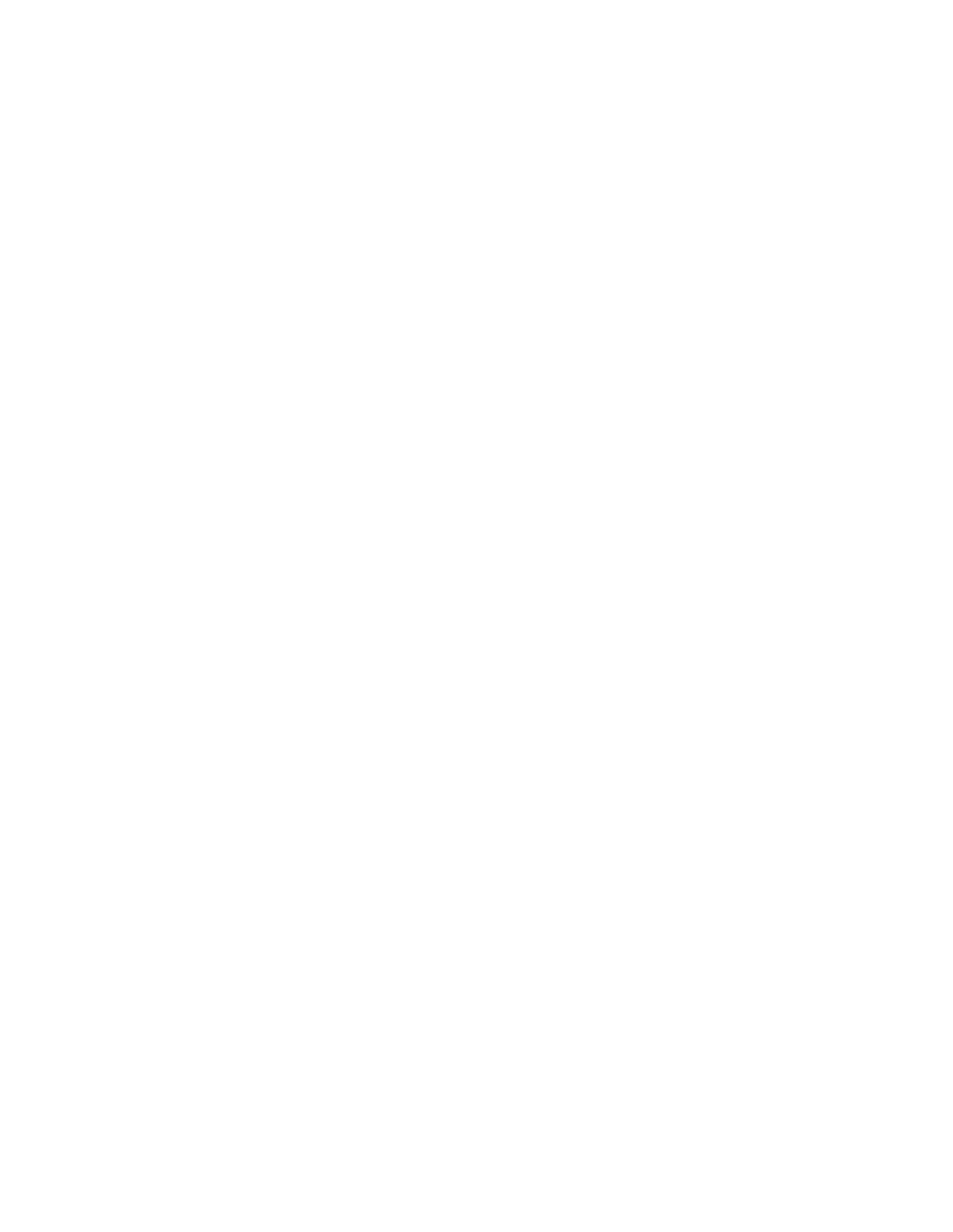## **Executive Summary**

Analyzing and acting on operational data can lead to major strides in the area of business improvement. Operational data is information that is tracked and provided from dispatch centres, mobile terminals, and databases – just to name a few. These real-time data streams coupled with the ability to properly ingest, process, and analyze the data, grants organizations the power of measurement to help achieve high performance and reduce inefficiencies. Nowhere is this more promising than in local government operations where smooth operation of its services is essential to the backbone of a healthy community.

This study examines how key performance indicators (KPIs) play a role in improving local government operations. It shows how performance measurement and operational data empower public sector managers with the essential tools required to make evidence-based decisions. This, in turn, results in a fiscally accountable and efficient local government that meets the needs and expectations of its taxpaying citizens. Wall and Martin (2003) places this into greater context:

If actions are simply to obey instructions, accountability only requires that those instructions have been obeyed. If actions require the exercise of some discretion (to make choices, to take decisions) then to be accountable requires also an explanation. Hence, the greater the level of information these bodies provide about their operations and performance, the greater is the extent of that explanation, thus attaining what could be regarded as enhanced levels of accountability (Wall and Martin, 2003, p. 492).

#### **Introduction**

This study is based on the City of Surrey Fire Service's (SFS) recent experience in developing KPIs and other strategic tools to "measure what matters." While this case study focuses on SFS, its findings are universally important and are beneficial for other local governments where accountability and high performance are priorities. This study, framed on a publication called *The Right Decision: Evidence-based Decision Making for Government Professionals,* is an account of how people, processes, and products were enlisted to support evidence-led operations for the fire service. It also explains the thought process that drives organizational development through the use and application of KPIs in the context of a local fire service in British Columbia, Canada.

Furthermore, this study details the method used in the planning, implementation, and administration of KPIs, and how those metrics helped increase performance. It explains how KPIs were developed through the use of such business improvement tools such as the Fire Officers Dashboard (Scorecard), and how it is used to enhance staff productivity by making it possible to quickly and accurately access reports.

The goal of this study is to describe the genesis and evolution of the performance measurement approach.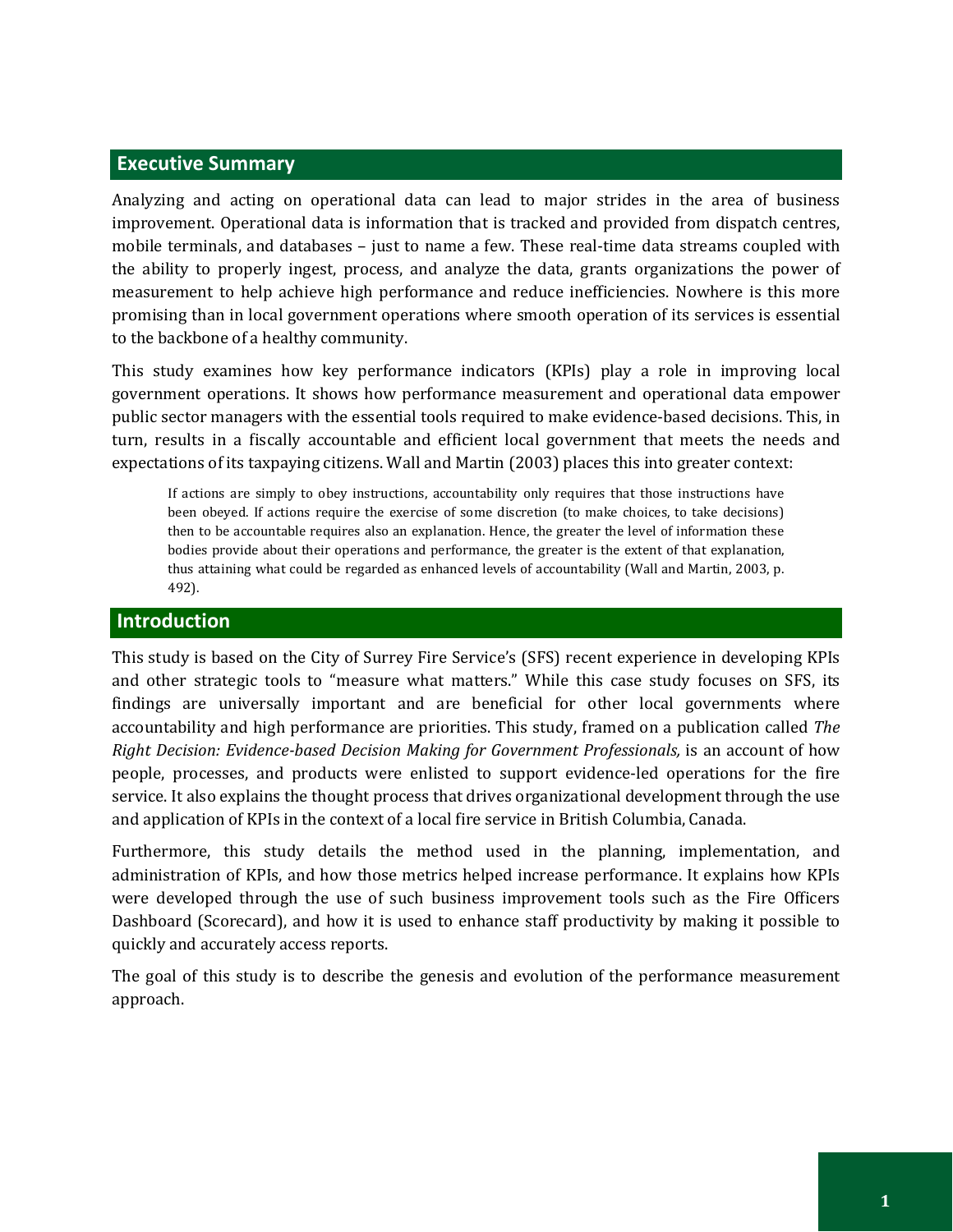## **What are Key Performance Indicators: Why do they Matter?**

There sometimes is confusion about what, exactly, a KPI is because its meaning and intent tends to get lost in a fog of performance management industry jargon. Some of those words include 'strategic theme', 'key result indicator' (KRI), and 'key result area' (KRA). As a result, many organizations are unknowingly working with the wrong measures, many of which are incorrectly labeled as KPIs.

For greater clarity, performance measures may be categorized into four types:

- 1. Key result indicators (KRIs) tell you how you have done in a perspective or critical success factor;
- 2. Results indicators (RIs) tell you what you have done;
- 3. Performance indicators (PIs) tell you what to do; and,
- 4. Key performance indicators (KPIs) tell you how and where to improve performance.

The type of performance measure often mistaken for a KPI is the key result indicator (KRI). Key result indicators include information such as employee satisfaction or return on capital information. It is the result of many actions that provide a clear picture of whether or not the organization is headed in the right direction. Key result indicators are typically applied over a longer period of time than KPIs thus they are reviewed on monthly or quarterly cycles. Conversely, KPIs are reviewed on a daily and or weekly basis (Parmenter, 2015, pp. 96-108).

Falling in between KPIs and KRIs are performance indicators (PIs) and results indicators (RIs). While PIs can include important non-financial related information such as complaints and late responses, they are not central to the organization. Rather, they complement KPIs and are shown on the scorecard for each division, department, and team. Results indicators or RIs cover anything to do with financial performance measures (Parmenter 2015).

In summary: a KPI is a forward-looking metric which tells management and staff what to do to dramatically increase performance (Barr 2017). It represents a set of measures that focus on those aspects of organizational performance that are the most critical for the current and future success of the organization. As the KPI looks to the future, it is inherently valuable for continuous learning and improvement as it derives insights from a foundation of evidence-based decision making. Most other measures focus on the "rearview mirror" as they are past indicators that measure events of the last month or quarter.

There are seven main characteristics of a KPI:

- 1. they are measured frequently (e.g. daily or 24/7);
- 2. they are non-financial measures;
- 3. they are acted upon by senior management on a daily or 24/7 basis;
- 4. all staff understand its measure and what corrective action is required;
- 5. that responsibility can be tied to the individual or team;
- 6. that the KPI has a significant impact on the organization; and,
- 7. that positive movement affects all other performance measures in a positive way.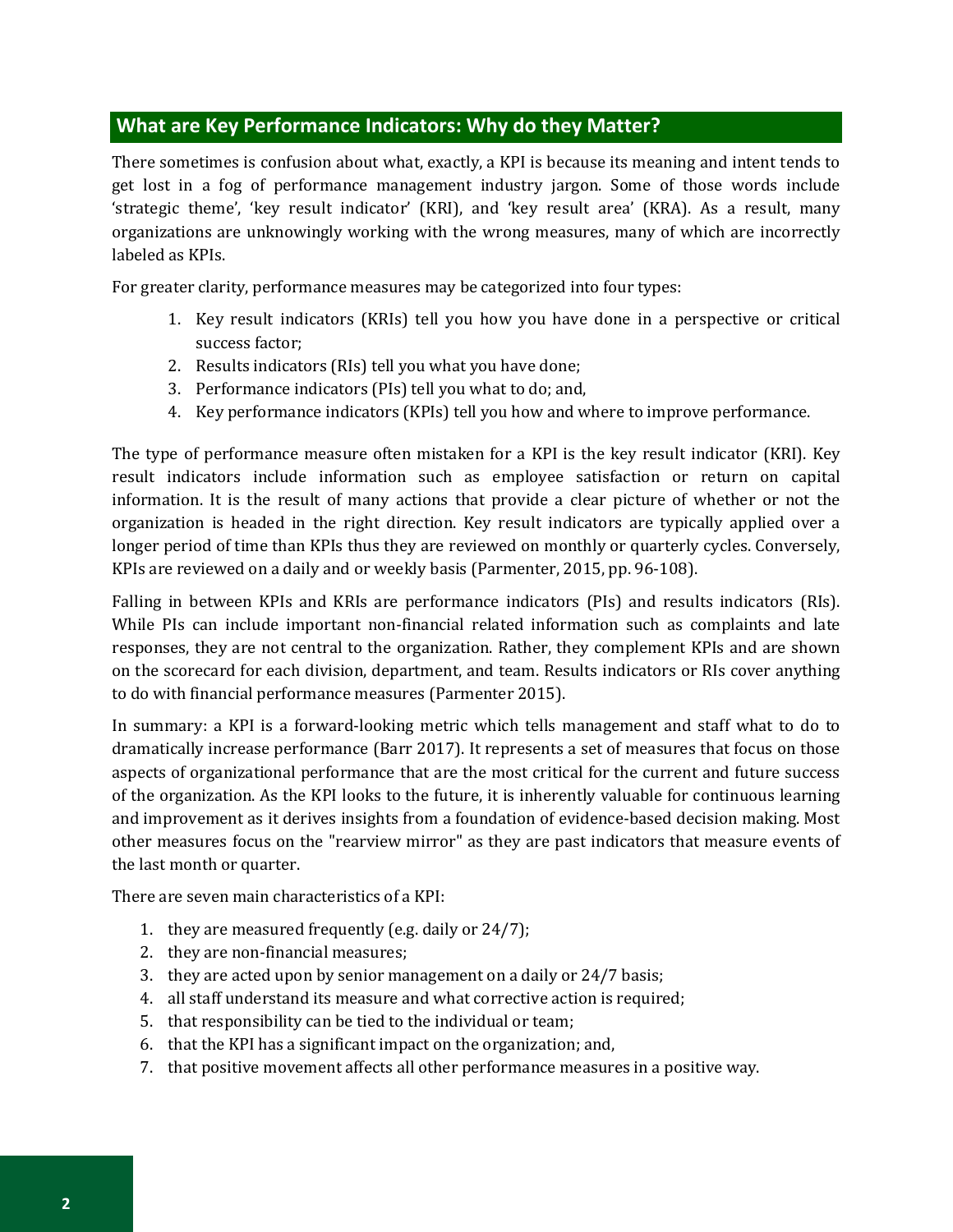Key Performance Indicators should also clearly link to the strategic objectives of the organization and, as a result, help to monitor the execution of the business strategy. One of the best ways to present performance measures is through a dashboard.

## **What Exactly are Dashboards?**

It seems everybody wants a dashboard these days. They are a popular method of presenting information for at-a-glance monitoring of the health of an organization (Few, 2013, pp. 1-3). They are wonderful tools for visualization and comprehension however very few do this well. When designed properly, dashboards engage the power of visual perception to convey information quickly and efficiently, with precision and clarity. If designed poorly, they can be misleading and decision-makers will lose confidence in the tool, its message, and the messenger. Mismanagement of this tool is an unfortunate result as it can lead to missed opportunities to improve performance within an organization.

Like photographs, dashboards can tell a story. The visual attractiveness of a dashboard can show a viewer an organized summary of the good work being done. However, a poorly-designed dashboard can sink the message by using gimmicky infographics that include such design blunders as bubbles, speed gauges, and stop lights. American statistician Edward Tufte calls these "chart junk" (Tufte, 2006, pp. 152-153). These graphics can be a dangerous novelty as they are of limited value and can be potentially misleading or meaningless for the viewer. As is most often the case with experimenting with new technology, it is important to temper the excitement about using dashboards by ensuring they are used properly to deliver the message. Some good examples of cases that merit the use of a dashboard: realizing operational efficiencies, reducing workplace disease and injury, or improving client experience.

# **Planning and Development: The Surrey Fire Service Experience**

A project management approach was utilized to provide the necessary framework for the development of KPIs and the dashboard. The first step was to create a project charter which is an official, written document that acknowledges the existence of the project. It also commits resources to the project, appoints a project manager, and provides clear objectives, deliverables, and project goals.

The second step was to develop the goals and objectives for the project to keep the overall effort focused. As Surrey Fire Service is the example for this case study, we'll look at the overall goals of the department:

- Provide a timely response for all services through a highly trained, skilled, and efficient force;
- Reduce the incidence of injury, loss of life, and property damage by providing public education programs, fire cause investigation, and prevention services to secure public safety and code compliance;
- Conform to government acts, regulations, city bylaws and policies thereby mitigating liabilities/losses to the city's assets attributed to personal, property or environmental litigations;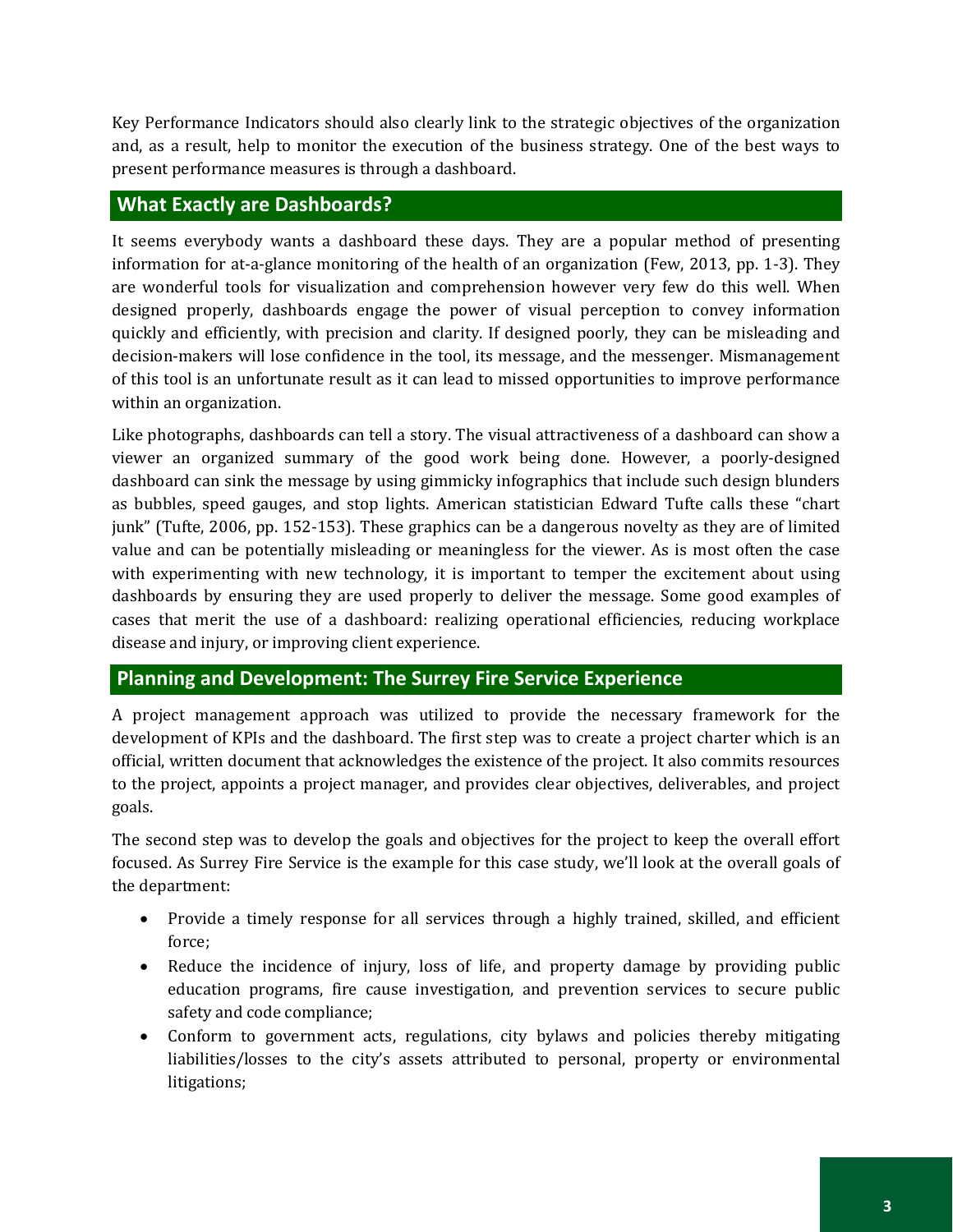- Be responsive to local and global economics so that the department's service model reflects the needs of the community it serves as well as the changing technologies that influence cost-effective delivery of services to recognized standards;
- Acknowledge and seek to balance the interest of private and corporate clients, employees, suppliers, and the public at large and to take into account their differing social, cultural, and economic characteristics; and,
- Maintain the highest standards of integrity in the conduct of all phases of the fire service business.

## **PROJECT GOAL**

The goal of the project was to develop KPIs for the Fire Officer's Dashboard by using a business intelligence tool with operational metrics specific to the fire service with a focus on the suppression division. It is designed to measure team (both shift and crew) performance and offer a clear and objective description of job performance along with supportive evidence of organizational performance.

The desired outcomes included:

- Update high-level situational awareness;
- Identify and focus on particular items that called for attention (update awareness of this item in greater detail and determine whether action is required);
- If action is required, access additional information that is needed, if any, to determine an appropriate response; and,
- Respond.

#### *Project Deliverables*

- Develop an inventory of business lines in existence within the fire service, ensuring all relevant areas are covered;
- Construct and administer worksheets to identify and gather KPIs;
- Determine what information is essential for managers to know in order to effectively manage their operations;
- Ensure that performance indicators are aligned with the organization's strategic plan, and correspond with the city's values;
- Formulate metrics and calculations:
- Perform data validation;
- Conduct design reviews of the dashboard;
- Engage developer for dashboard design and development; and,
- Test and deploy dashboard.

#### *Development of Performance Measures*

The next step to provide framework for the creation of the KPIs and the dashboard was the development of deliverables and success criteria. This involved refining the objectives by ranking them into specific outcomes. After that, the focus shifts to the completion of the worksheets for the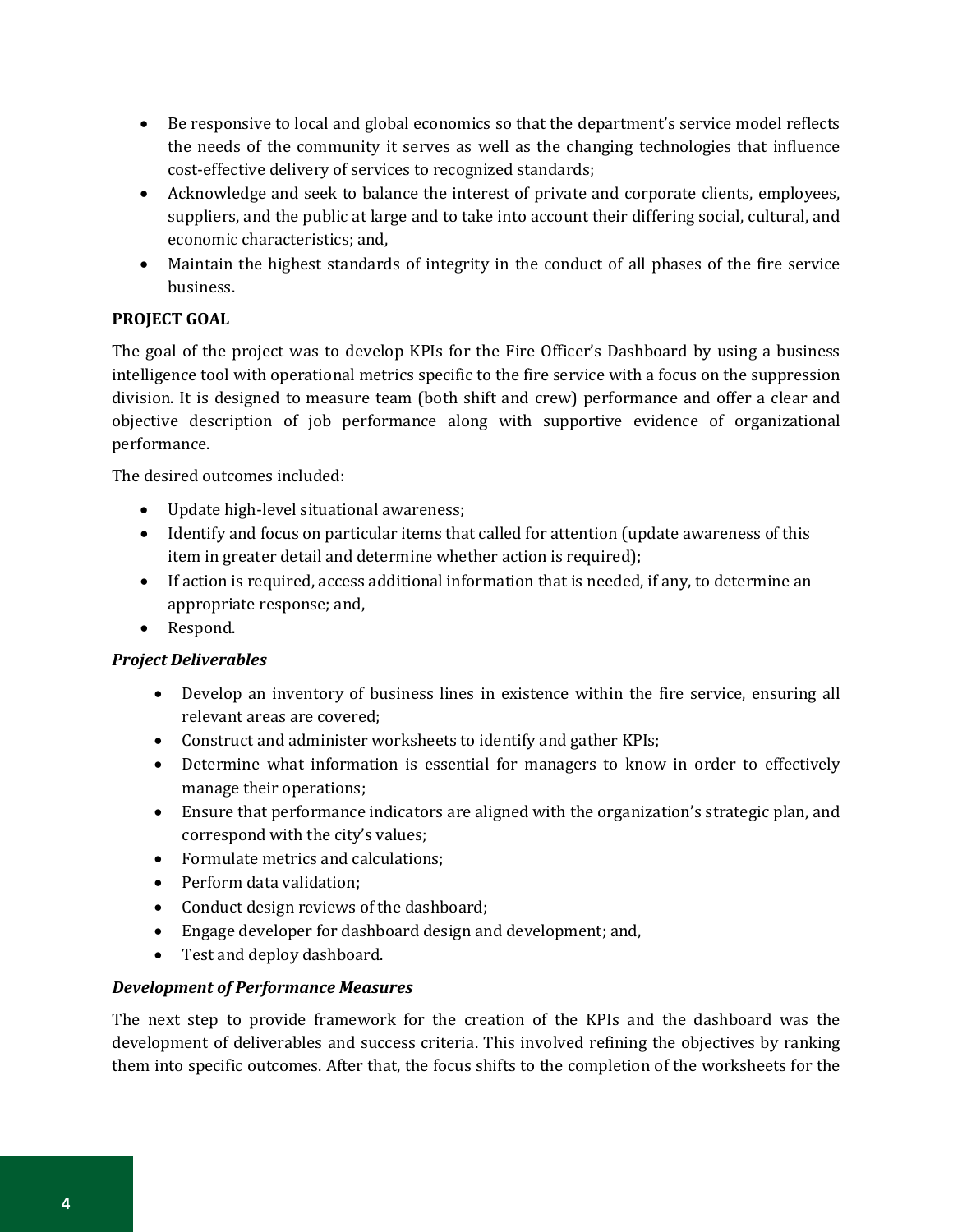requirements-gathering stage. Once finalized, the worksheets provided structure for the development of the KPIs.

The 12 performance measures identified early in the planning process included:

- 1. Staffing (dept. score)
- 2. Annual proficiency training
- 3. Inspections
- 4. Hydrant maintenance
- 5. Incident reporting
- 6. Smoke alarm verifications
- 7. Monthly skills maintenance training
- 8. Secondary suite reporting
- 9. AED uploads and reporting
- 10. Inspection pamphlet delivery
- 11. Daily truck checks
- 12. Perfect attendance rate (dept. score)

## **Significance of Performance Measures to the Organization**

Let's take a closer look at these performance measures that are considered key to the ongoing success of the fire service:

The City of Surrey has a long-time practice of monitoring staff attendance for all its departments, including fire service. It's important that close tabs are kept on these numbers because of cost and operational implications such as backfill and meeting minimum staff levels for calls. The staffing metric is monitored frequently to determine sick and WCB absence rates which help keep occupational health and injury rates in line with city objectives. There is a declining rate of workplace injuries and sickness (when looking at time loss occurrences per 1,000 fire service incidents) even though calls-for-service are increasing:

The department enjoys an excellent attendance rate and, thanks to the key performance metric that focuses on current and future information, any changes in this trend can be quickly acted upon. Feedback is important: "Follow-up gives credibility; no feedback means atrophy; negative-only feedback encourages game-playing" (Likierman, 1993, p.20).

All career firefighters must satisfactorily complete yearly drills that include firefighter safety, fire ground actions, self-contained breathing apparatus (SCBA); auto extrication; and must additionally complete drills in driving/operating trucks and pump operations. Fire officers must complete incident command scenarios and practice MAYDAY procedures. Adhering to these training standards set forth by the National Fire Protection Association ensures a safe and effective firefighter cadre as well as maximizes the individual's state of readiness in dealing with any emergency incident in the City.

Regular building inspections to ensure properties are compliant with the *British Columbia Fire Code* and related provincial statutes are instrumental in helping drive down rates of fire in the City of Surrey. For example, the commercial fire rate per 1,000 structures has decreased by 50% from 11.8 in 2007 to 5.2 in 2016 even during a period of an increase of new commercial buildings.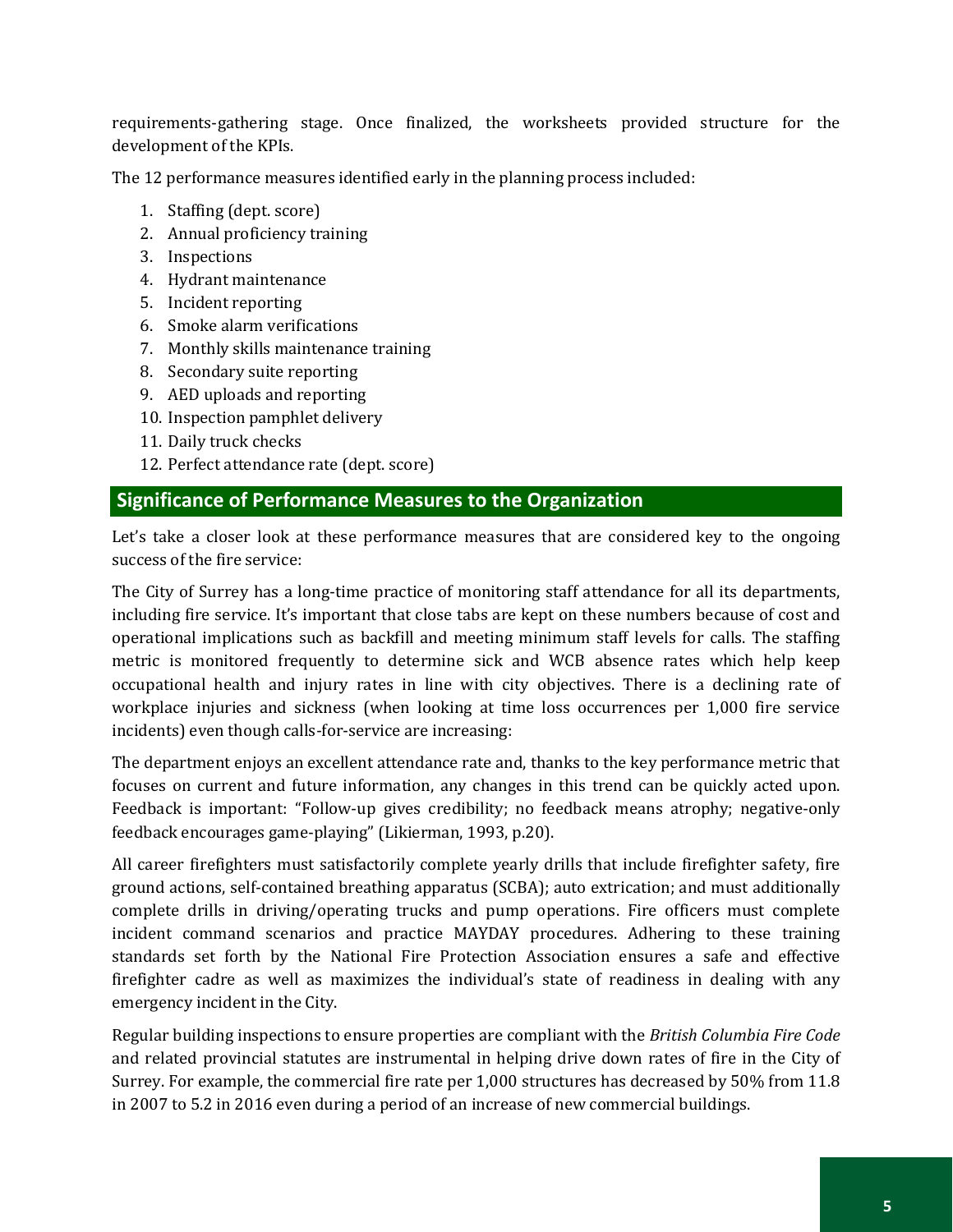During these routine inspections and related coaching sessions, firefighters and fire prevention officers hand out pamphlets containing important fire safety tips and advice. Pamphlets are a great tool for reinforcing lessons learned through this form of community engagement, and provide citizens with an important reference guide. They are handed out to property owners and/or business occupiers during all routine fire inspections, which is why it's important to track, quantify, and score overall numbers of pamphlets and educational sessions delivered to ensure all areas in the City of Surrey are serviced.

As is the case with many other Canadian cities, fire hydrants are a crucial part of the City of Surrey's fire prevention system. Maintaining and repairing the hydrants located on public land is taken care of by the City's engineering staff and firefighters. While regular maintenance ensures the hydrants are working properly as they are a crucial part of fire suppression, it also provides an opportunity for firefighters to familiarize themselves with their locations. These maintenance visits also allow for community engagement to occur; citizens – mostly children and youth in this case – can approach and talk with a firefighter, creating another window to engage the public about fire safety.

Having complete and accurate data recorded from all incidents is vital for sound decision-making at the executive level. This regular auditing ensures the reliability of metrics needed to drive the Fire Officer's Dashboard. The whole point of having key performance indicators is to provide error-free operational data so the organization can achieve both high performance as well as reduce inefficiencies. This has worked well for the fire service to produce high-quality fire incident data that supported evidence-led fire operations, as well as providing the basis for university-level research. The information is so reliable that studies based on it have resulted in the creation of numerous publications through the University of the Fraser Valley. The results have led to significant improvements in fire safety in the province of BC, nationally and internationally.

One of the tasks duty crews perform is verifying and recording the presence of a working smoke alarm in residential properties. The results from this effort have been impressive. From January 2006 to August 2017, there has been a 76% decrease in the rate of residential fire deaths and injuries per 10,000 residents in Surrey. During this same period, there has been a 59% decrease in the rate of fires per 1,000 residential structures in the City. This is an extraordinary decline in the rate of residential structure fires considering that from January 2006 to August 2017 there has been a 29% increase in the number of residential structures in Surrey.

Surrey Fire Service requires its crews to complete a minimum of seven hours of skills maintenance training per month. These hours are over and above any formal training course scheduled for the crews and include a first-responder drill as well as an in-station session on a topic identified in the master training schedule. The remaining five hours are at the Captain's discretion and dependent on what best suits the needs of their crew or geographical area (e.g., high-rise procedures in the city centre). The training provides crews the skills necessary to stay on top of the ever-changing requests for service.

Another task crews perform is reporting the existence of secondary suites to city authorities. While these suites support the City of Surrey's affordable housing goals by both providing a rental housing to a range of tenants and a "mortgage helper" for homeowners who rent out these self-contained living quarters in their homes, they must meet city policy and be in compliance with fire safety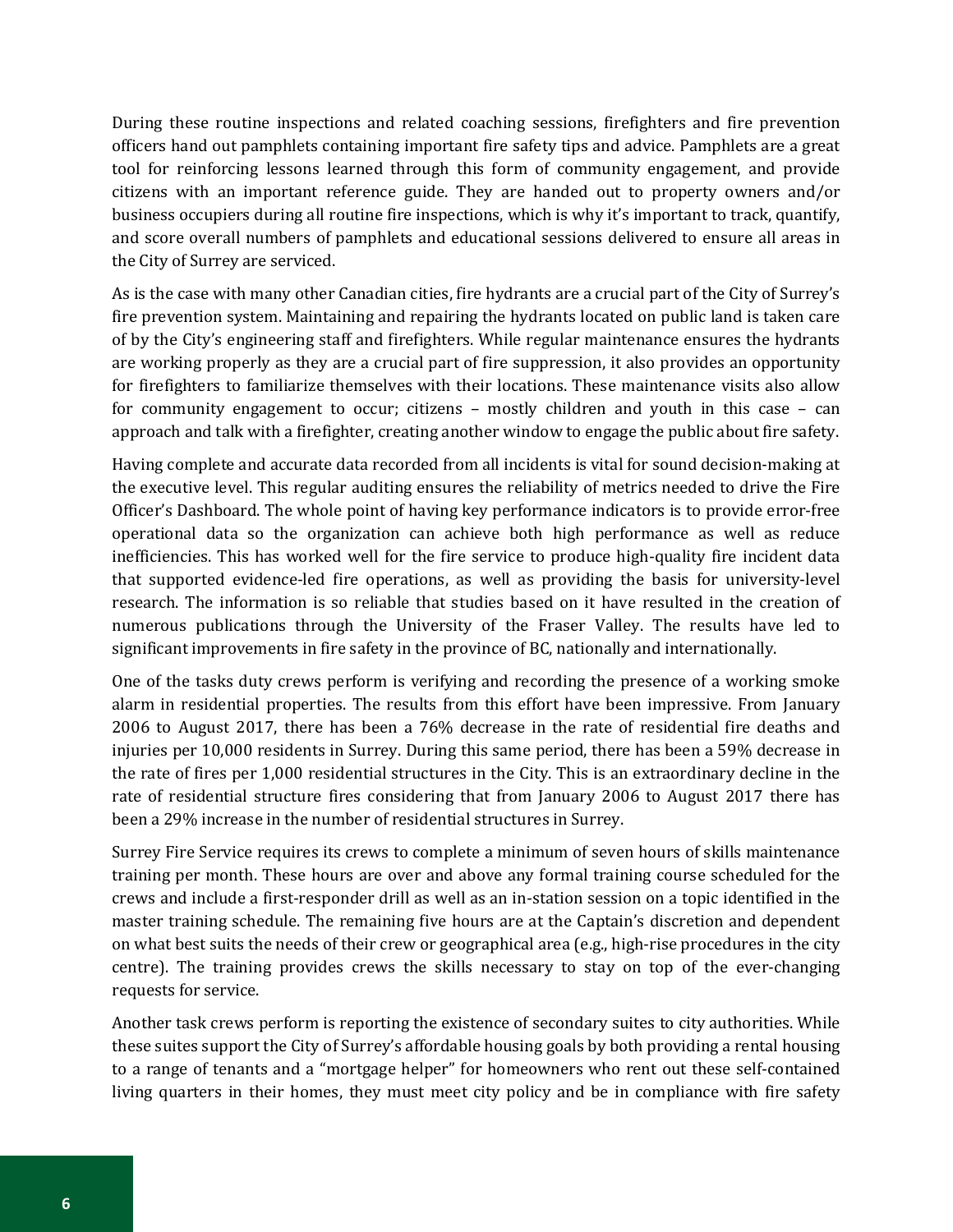regulations. The existence of unauthorized or illegal suites may pose life safety hazards to the community.

Any time fire crews use an Automated External Defibrillator (AED), a doctor must review the patient's heart rate and quality of the cardiopulmonary resuscitation (CPR) performed. This Fire Rescue Physician Advisory service is provided by Iridia Medical, a company that provided the first public access AED program in British Columbia. In addition, Surrey Fire Service provides response time information so AED data can be used for the Resuscitation Outcomes Consortium (ROC), an ongoing study regarding the effectiveness of CPR and AED protocols for out-of-hospital cardiac arrests. This is yet another example why it's imperative the data collected is accurate and accessed on a timely basis.

Finally, daily truck checks help ensure all fire apparatus are compliant with the province's Commercial Vehicle Safety and Enforcement (CVSE) standards relating to road safety.

#### *Requirements for Gathering Information*

Worksheets were given to command staff to note additional details for each performance measure and their relevance to the organization. The following is an example of a completed AED worksheet: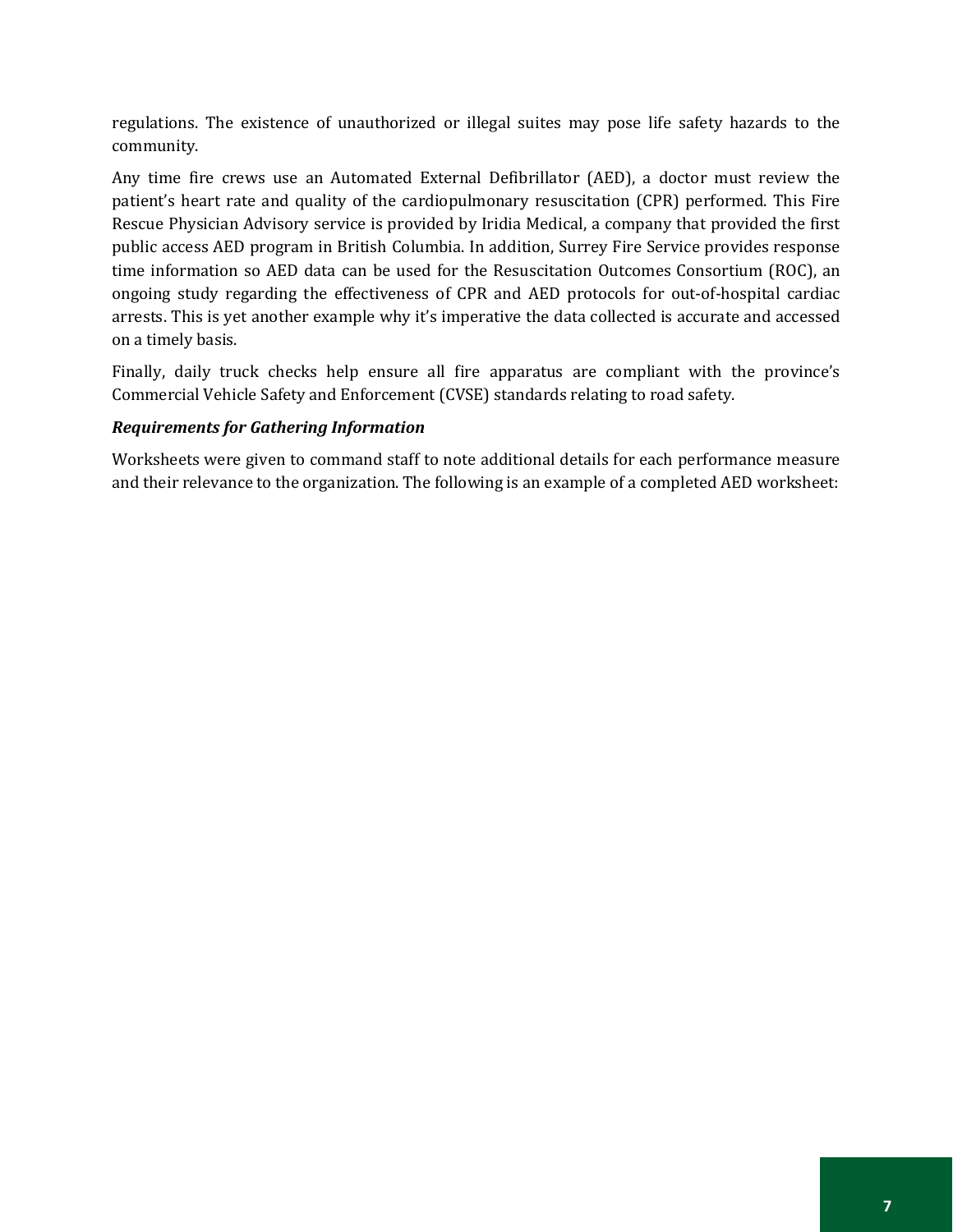#### **FIGURE 1: PERFORMANCE INDICATOR WORKSHEET**

| 1                | <b>Strategic Objective</b>                              | 100% compliance with AED reporting requirements           |
|------------------|---------------------------------------------------------|-----------------------------------------------------------|
|                  | Which strategic objective or critical success factor is |                                                           |
|                  | the indicator relating to?                              |                                                           |
|                  |                                                         |                                                           |
| $\overline{2}$   | Key Performance Question (KPQ):                         | Is every time an AED is utilized the data and reports are |
|                  | What question do you want to have an answer to?         | transmitted to medical oversight? (Data upload, post      |
|                  | What are our information needs?                         | incident report emailed)                                  |
|                  |                                                         |                                                           |
|                  |                                                         |                                                           |
| 3.               | Who is asking this question?                            | <b>Operations Chief</b>                                   |
|                  |                                                         |                                                           |
|                  |                                                         |                                                           |
| 4                | What will they do with the information?                 | Ensure compliance rate is acceptable                      |
|                  | Why are they asking?                                    |                                                           |
|                  |                                                         |                                                           |
|                  |                                                         |                                                           |
|                  | <b>Indicator Tracking:</b>                              |                                                           |
| 5.               | ID                                                      |                                                           |
| 6                | Name                                                    | <b>AED</b> reporting                                      |
| 7                | Owner                                                   | <b>Operations Chief</b>                                   |
|                  | How will the data be collected                          |                                                           |
| я                | What is the data collection method?                     | Transmitting data and report to medical oversight         |
| 9                | What is the source of the data?                         | AED and Reports from crew                                 |
| 10               | What is the formula / scale / assessment                | No missing AED uploads and no missing medical reports     |
|                  | method?                                                 |                                                           |
| 11               | How often, when and for how long do we                  | <b>Real time</b>                                          |
|                  | collect the data?                                       |                                                           |
| 12               | Who collects the data?                                  | Medical oversight                                         |
| <b>Target</b>    |                                                         |                                                           |
| 13               | What are the target or performance                      | statistic                                                 |
|                  | threshold(s)?                                           |                                                           |
|                  | <b>Good measure tests</b>                               |                                                           |
| 14               | How well is the indicator measuring                     |                                                           |
|                  | performance?                                            |                                                           |
| 15               | What are the costs for collecting the data?             |                                                           |
|                  | Justified?                                              |                                                           |
| 16               | What unintended or negative behaviour could             |                                                           |
|                  | this indicator trigger?                                 |                                                           |
| <b>Reporting</b> |                                                         |                                                           |
| 17               | Who is the primary and secondary audience for           | Admin-primary, BC & Captain-secondary                     |
|                  | this indicator? Access?                                 |                                                           |
| 18               | Reporting frequency (when and for how long              | Real time as well as monthly                              |
|                  | will this indicator be reported?)                       |                                                           |
| 19               | Reporting channel (which channels will be used          | Qlikview tab titled operations, officer report card       |
|                  |                                                         |                                                           |
|                  | to report this indicator?)                              |                                                           |
| 20               | Reporting formats (in which format will the             |                                                           |
|                  | information be reported?)                               |                                                           |
|                  |                                                         |                                                           |
|                  |                                                         |                                                           |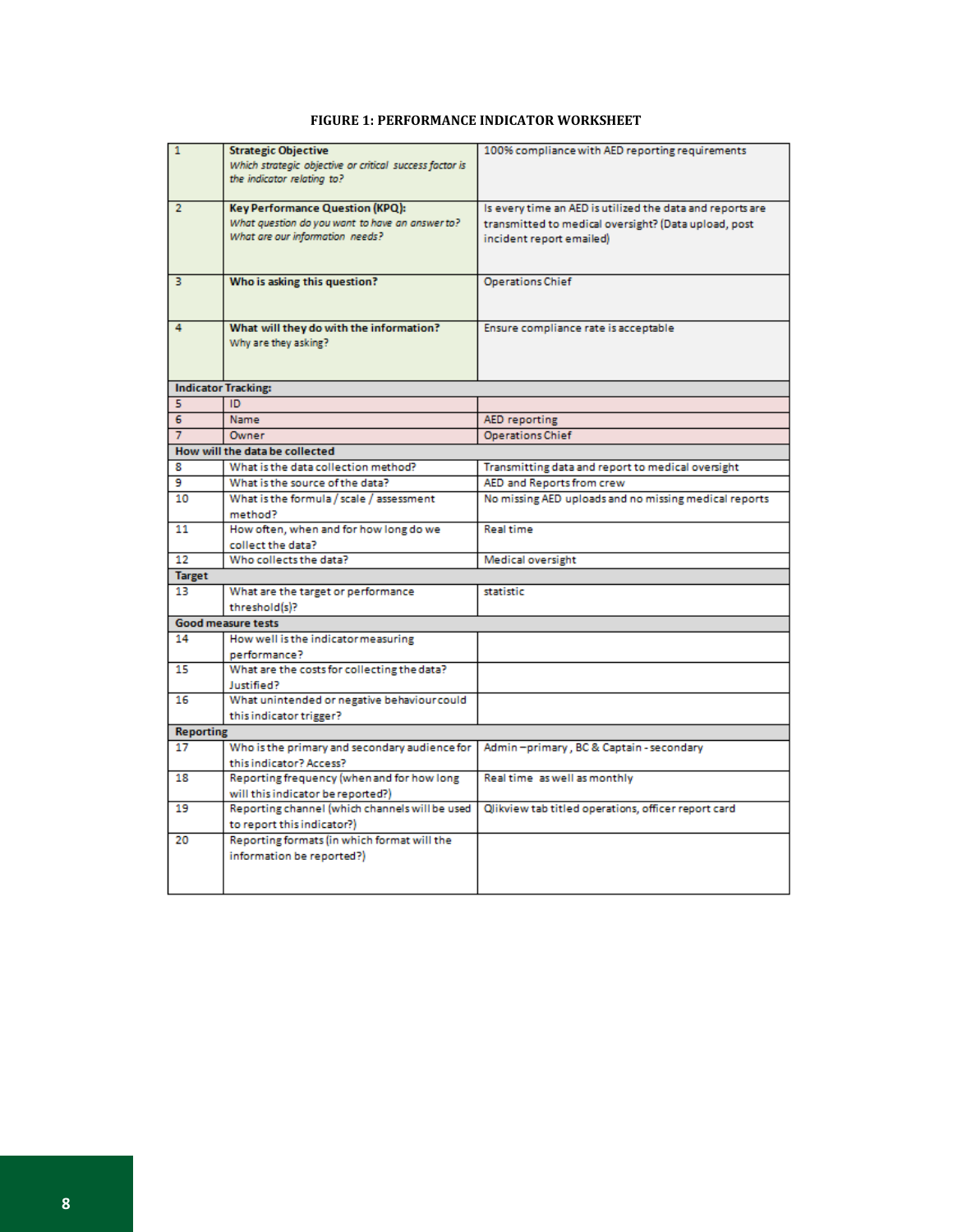#### **FIGURE 2: COMPLETED PERFORMANCE INDICATOR WORKSHEET**

| 0.07                       | <b>AED reporting</b> |                                                                                                                                                                                                                                                                                                                                                                                                                                                                                                                                                                                                                                                                                                                                                                                                                                                                                                                         |
|----------------------------|----------------------|-------------------------------------------------------------------------------------------------------------------------------------------------------------------------------------------------------------------------------------------------------------------------------------------------------------------------------------------------------------------------------------------------------------------------------------------------------------------------------------------------------------------------------------------------------------------------------------------------------------------------------------------------------------------------------------------------------------------------------------------------------------------------------------------------------------------------------------------------------------------------------------------------------------------------|
|                            |                      |                                                                                                                                                                                                                                                                                                                                                                                                                                                                                                                                                                                                                                                                                                                                                                                                                                                                                                                         |
| Definition:                |                      | An Automated External Defibrillator (AED) is a portable electronic device that<br>automatically diagnoses the life-threatening cardiac arrhythmias of ventricular fibrillation<br>and ventricular tachycardia in a patient, and is able to treat them through defibrillation,<br>the application of electrical therapy which stops the arrhythmia, allowing the heart to re-<br>establish an effective rhythm. When AEDs are deployed by suppression units in the field,<br>attending officers and crews are expected to transmit data and report to medical<br>oversight.                                                                                                                                                                                                                                                                                                                                              |
| Rationale:                 |                      | Iridia Medical continues to support Fire Services across the province of BC in all aspects of<br>their first responder AED programs. Iridia Medical is British Columbia's sole distributor of<br>Physio-Control's LIFEPAK 1000 AED which is currently the AED unit of choice for the<br>majority of Fire Services, including BC Ambulance Services. All First-In SFS apparatus (not<br>volunteer trucks, tenders, etc.) have an AED stowed on-board and when they are<br>deployed, vital patient information must be uploaded to Iridia Medical or specified agency<br>and reports entered in FDM. Timely uploads ensures the proper deployment of AED in the<br>field and crucial medical oversight, both of which are subject to scrutiny. It is proposed<br>that the AED reporting statistic be displayed in Qlikview tab titled operations, officer<br>report card. It is considered a performance indicator or PI. |
| Type of Indicator:         |                      | $\Box$ KPI<br>$\sim$ PI<br>口田<br>$\Box$ KRI                                                                                                                                                                                                                                                                                                                                                                                                                                                                                                                                                                                                                                                                                                                                                                                                                                                                             |
| Calculations:              |                      | 1. YTD, Last 12 months, YTD vs. PY, MTD, MTD vs. PY, Goal, YTD vs. Goal (Variance).<br>Counts and percentages (Unit of Measure refers)<br>$\mathbf{z}$                                                                                                                                                                                                                                                                                                                                                                                                                                                                                                                                                                                                                                                                                                                                                                  |
| Data Source:               |                      | AED and reports from crew. Real-time as well as monthly.                                                                                                                                                                                                                                                                                                                                                                                                                                                                                                                                                                                                                                                                                                                                                                                                                                                                |
| Data Limitations:          |                      | Uploads are not always carried out in a timely fashion for a variety of reasons, and<br>reporting errors and/or incompletes are seen. Crews sometimes forget to upload/report<br>data or complete only part of the task. Missing post-incident reports and missing uploads<br>will invariably occur, and are flagged by Iridia Medical for response. There is a time-lag in<br>error identification at Iridia Medical largely due to their reporting process, and lack of a<br>consistent contact person at their point. Preferably, an automated and near-real time<br>auditing process should be implemented to ensure AED reporting compliance rate is<br>acceptable.                                                                                                                                                                                                                                                |
| <b>Assumptions:</b>        |                      | Iridia Medical assumes the medical responsibility for monitoring AED program and<br>ensures that the established first responder AED protocol is followed. This requires timely<br>and accurate uploads and post-incident reporting by all officers and crews using the<br>device. Management needs to be satisfied that every time an AED is utilized the data and<br>reports are transmitted to medical oversight (data upload, post incident report emailed).                                                                                                                                                                                                                                                                                                                                                                                                                                                        |
| Filters:                   |                      | Filtered by apparatus, shift, hall, and officer with link to Battalion Chief for compliance and<br>mentoring purposes. Monthly and yearly filters apply.                                                                                                                                                                                                                                                                                                                                                                                                                                                                                                                                                                                                                                                                                                                                                                |
| Unit of Measure:           |                      | Measured by the total number of missing post-incident reports and missing uploads<br>reported by Iridia Medical as a percentage of all AED used at incidents (reported to other)<br>to Chief responsible for EMS.                                                                                                                                                                                                                                                                                                                                                                                                                                                                                                                                                                                                                                                                                                       |
| Preferred Trend:           |                      | 100% compliance with AED reporting requirements. No missing AED uploads and no<br>missing medical reports.                                                                                                                                                                                                                                                                                                                                                                                                                                                                                                                                                                                                                                                                                                                                                                                                              |
| Target:                    |                      | AED uploads and post-incident reporting - 95% of all AED uploads and post-incident<br>reporting requirements must be received by Iridia Medical (or specified agency).                                                                                                                                                                                                                                                                                                                                                                                                                                                                                                                                                                                                                                                                                                                                                  |
| Chart type:                |                      | Histogram or bar chart showing counts and percentages.                                                                                                                                                                                                                                                                                                                                                                                                                                                                                                                                                                                                                                                                                                                                                                                                                                                                  |
| <b>Grading Rubric:</b>     |                      | This measure relates to suppression with 5 total points possible. Point scoring: 95%<br>compliance = 5 points, 90% compliance = 4 points, 80% compliance = 3 points, 70%<br>compliance = $2$ points, 60% compliance = $1$ point. Five year rolling average statistic:<br>estimated at 50% Estimated points on rolling average: 0                                                                                                                                                                                                                                                                                                                                                                                                                                                                                                                                                                                        |
| Indicator Responsibility:  |                      | Deputy Chief Larry Thomas and Assistant Chief Brian Woznikoski, SFS                                                                                                                                                                                                                                                                                                                                                                                                                                                                                                                                                                                                                                                                                                                                                                                                                                                     |
| Indicator Owner:           |                      | Deputy Chief Larry Thomas                                                                                                                                                                                                                                                                                                                                                                                                                                                                                                                                                                                                                                                                                                                                                                                                                                                                                               |
| Participants for Analysis: |                      | Deputy Chief Larry Thomas, Assistant Chief Brian Woznikoski, and Alex Tyakoff,<br><b>Strategic Planning Analyst, SFS</b>                                                                                                                                                                                                                                                                                                                                                                                                                                                                                                                                                                                                                                                                                                                                                                                                |
|                            |                      |                                                                                                                                                                                                                                                                                                                                                                                                                                                                                                                                                                                                                                                                                                                                                                                                                                                                                                                         |
| References:                |                      | http://www.iridiamedical.com/                                                                                                                                                                                                                                                                                                                                                                                                                                                                                                                                                                                                                                                                                                                                                                                                                                                                                           |
| Notes:                     |                      | n/a                                                                                                                                                                                                                                                                                                                                                                                                                                                                                                                                                                                                                                                                                                                                                                                                                                                                                                                     |

# **Pay for Performance**

Employee evaluation and feedback has the potential to add value to the workplace. Proactive managers and employers can use assessment tools to acknowledge valuable employees, and encourage and reward their work. Frequent feedback is preferable to a once-annual review as the former gives employees to make adjustments as needed.

Surrey Fire Service offers a performance pay incentive to its bargaining unit members. The incentive is equal to one half percent (1/2%) of base salary if performance targets are met. The targets will be set in accordance to department goals and measured over the calendar year from January to December.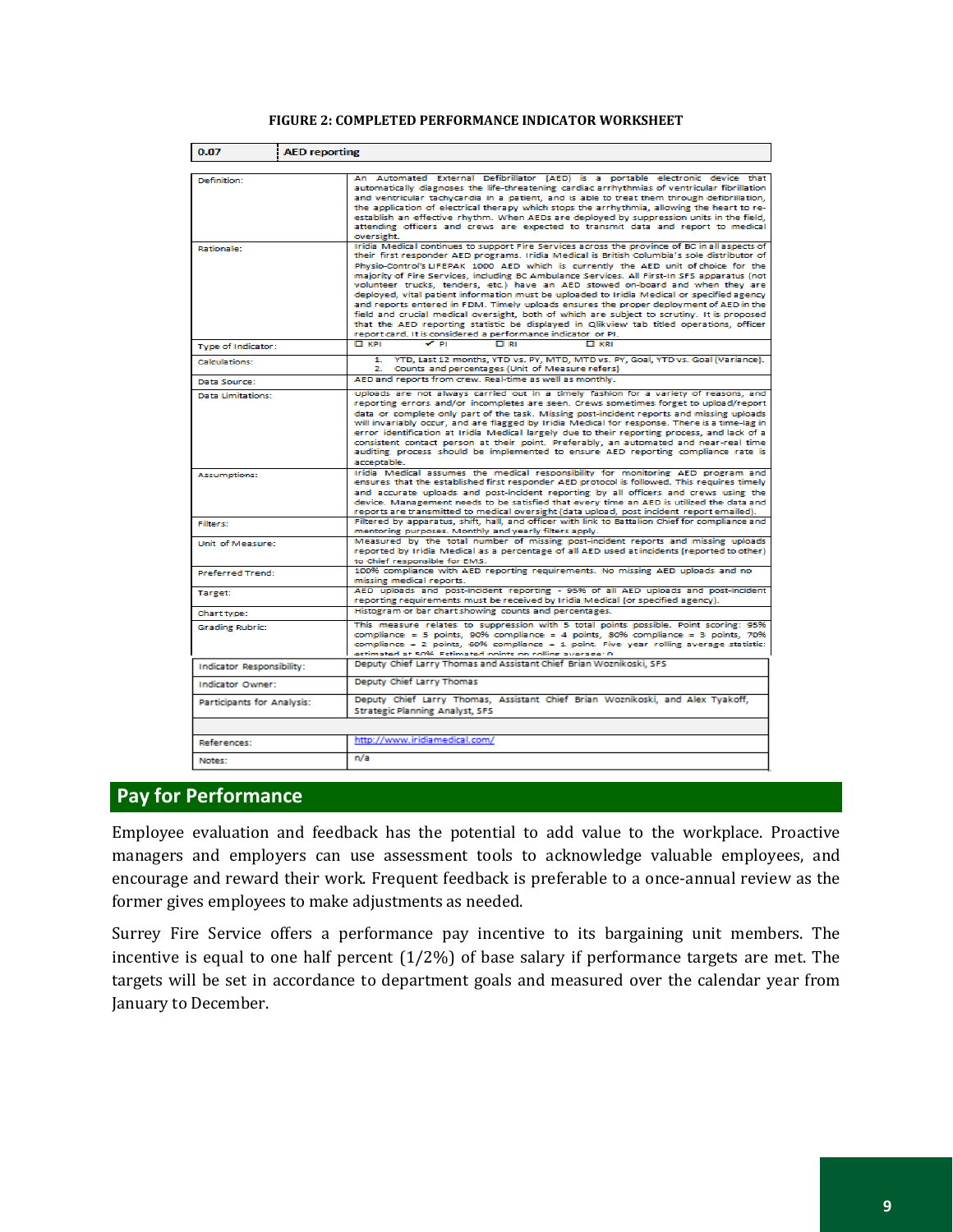For its inaugural year, 11 performance measures were selected as the department goals. They include:

- 1. Sick and WBC absence rates
- 2. Annual proficiency standard training
- 3. Inspections
- 4. Hydrant maintenance
- 5. FDM incident reporting
- 6. Smoke alarm verifications
- 7. Skills maintenance monthly training
- 8. Secondary suite reporting
- 9. AED incident reporting
- 10. Inspection pamphlet delivery
- 11. Daily truck check reports

None of the measures are new; they either existed as a previous department goal and/or an expectation for performance and regular duties. Granted, some of the measures apply to all staff while others may be specific to certain divisions. A rubric provides weighting to each measure and, for ease of monitoring, is attached with a total available score of 100. The target to achieve the performance pay incentive is 70 points. Data is collected from an FDM module (with the exception of Sick and WCB absence rates, which is provided by TeleStaff work codes and AED incident reporting, which is received from medical oversight.

The performance measures are previously listed during the Planning Process portion of this study, with "perfect attendance" being rolled into "Sick and WCB absence rates" measurement.

Let's examine how a rubric works by using two measures as examples. The first measure, "Sick and WCB rates" works like this: bargaining unit staff begins with a credit of 15 points. For each 0.1 days (per member) the rate is below the specified average for that division/branch, an extra point is earned for a maximum of five. Conversely, if the rate is higher than the specified average, one point is removed for each 0.1 days for a maximum of 15. The eighth measure "secondary suite reporting" relates to suppression crews. The point system works on a sliding scale. At one end: if 800 suites are reported, five points are awarded. At the other: if 500 suites are reported, one point is awarded. An additional five bonus points are given if 1,500 or more suites reported.

#### **Conclusion**

The key idea that drives measurements that matter is meaningful outcomes. Outcomes that are relevant to the organization need to be measureable and address core objectives of the organization.

The process of gathering data needs to be dynamic; performance-related data should be continually monitored and analyzed for clues and information so those supervising can provide real-time feedback along the way. It's important the feedback attached to measures be given on a regular basis – monthly if not even more frequently. Using a reporting tool is a great method of sharing the team's progress and providing useful feedback for all involved in the common goal of meeting the objectives outlined in this study.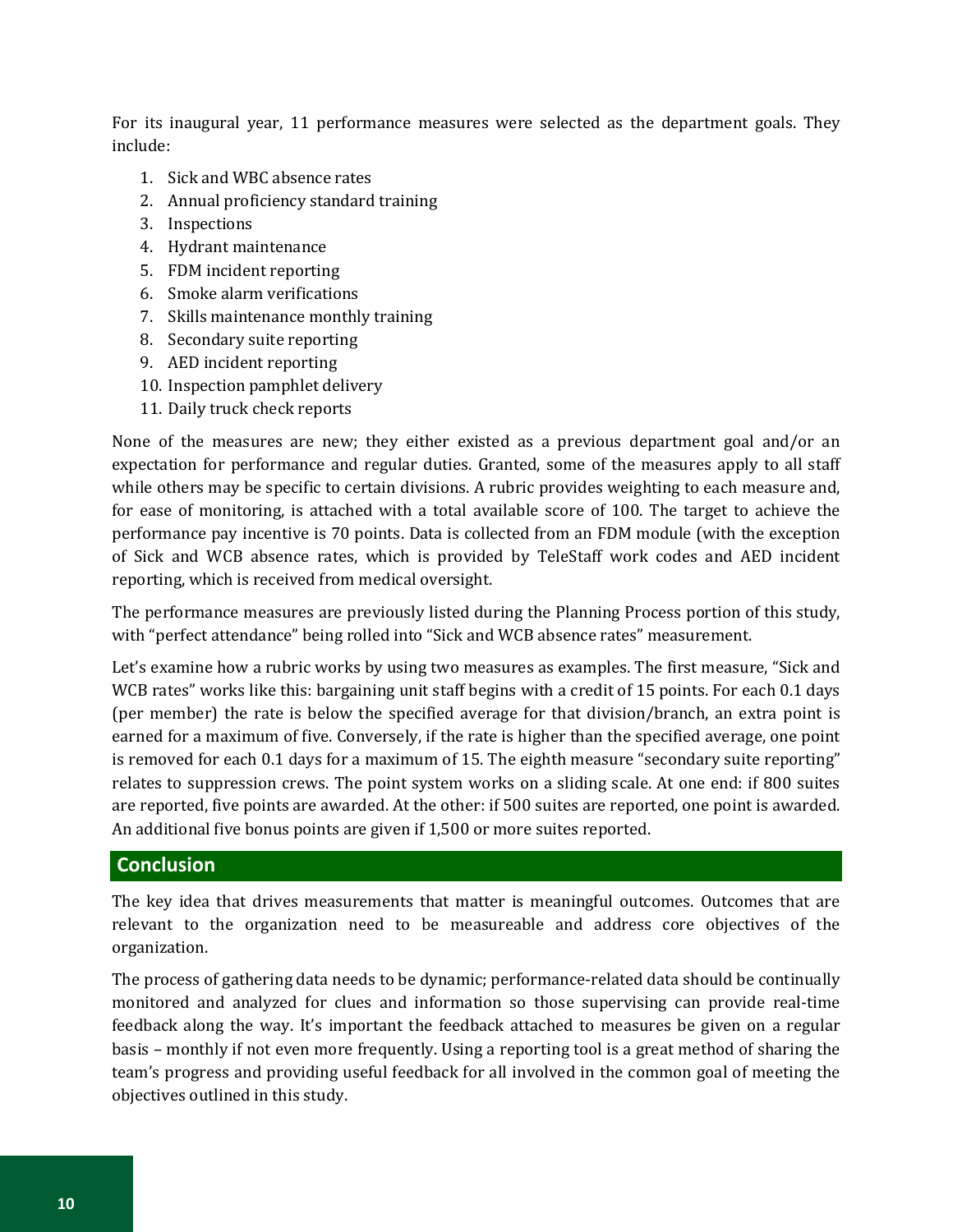## **References**

- [1] Adcroft, A., & Willis, R. (2005). The (un)intended outcome of public sector performance measurement. International Journal of Public Sector Management, 18(5), 386-400. doi:10.1108/09513550510608859
- [2] Alach, Z. (2017). Towards a standard conceptual typology of public sector performance measurement. Kōtuitui: New Zealand Journal of Social Sciences Online, 12(1), 56-69. doi:10.1080/1177083X.2016.1225579
- [3] Barr, Stacey. 2014. Practical performance measurement. The PuMP Press, Melbourne, Australia.
- [4] 2017. Prove it! John Wiley & Sons., Melbourne, Australia.
- [5] Bromberg, D. (2009). Performance measurement: A system with a purpose or a purposeless system? Public Performance & Measurement Review, 33(2), 214-221. doi:10.2753/PMR1530-9576330202
- [6] Carter, N. (1991). Learning to measure performance: The use of indicators in organizations. Public Administration, 69(1), 85-101. doi:10.1111/j.1467- 9299.1991.tb00783.x
- [7] Few, Stephen. 2013. Information dashboard design: Displaying data for at-a-glance monitoring. Analytics Press. Burlingame, California.
- [8] Hood, C. (1991). A public management for all seasons? Public Administration, 69(1), 3-19. doi:10.1111/j.1467-9299.1991.tb00779.x
- [9] Hood, C. (2007). Public service management by numbers: Why does it vary? Where has it come from? What are the gaps and the puzzles? Public Management & Money, 27(2), 95- 102. doi:10.1111/j.1467-9302.2007.00564.x
- [10] Hood, C. (2012). Public management by numbers as a performance-enhancing drug: Two hypotheses. Public Administration Review, 72(S1), 585-592. doi:10.111/j.1540- 6210.2012.02634.x
- [11] Jacobs, R., & Goddard, M. (2007). How do performance indicators add up? An examination of composite indicators in public service. Public Management & Money, 27(2), 103-110. doi:10.1111/j.1467-9302.2007.00565.x
- [12] Kaplan, R. S., & Norton, D. P. (1996, January-February). Using the Balanced Scorecard as a strategic management system. Harvard Business Review, 75-85. Brighton, MA: Harvard Business Publishing.
- [13] Kaplan, R. S., & Norton, D. P. (2001a). Transforming the Balanced Scorecard from performance measurement to strategic management: Part I. Accounting Horizons, 15(1), 87-104. doi:10.2308/acch.2001.15.1.87
- [14] Kaplan, R. S., & Norton, D. P. (2001b). Transforming the Balanced Scorecard from performance measurement to strategic management: Part II. Accounting Horizons, 15(2),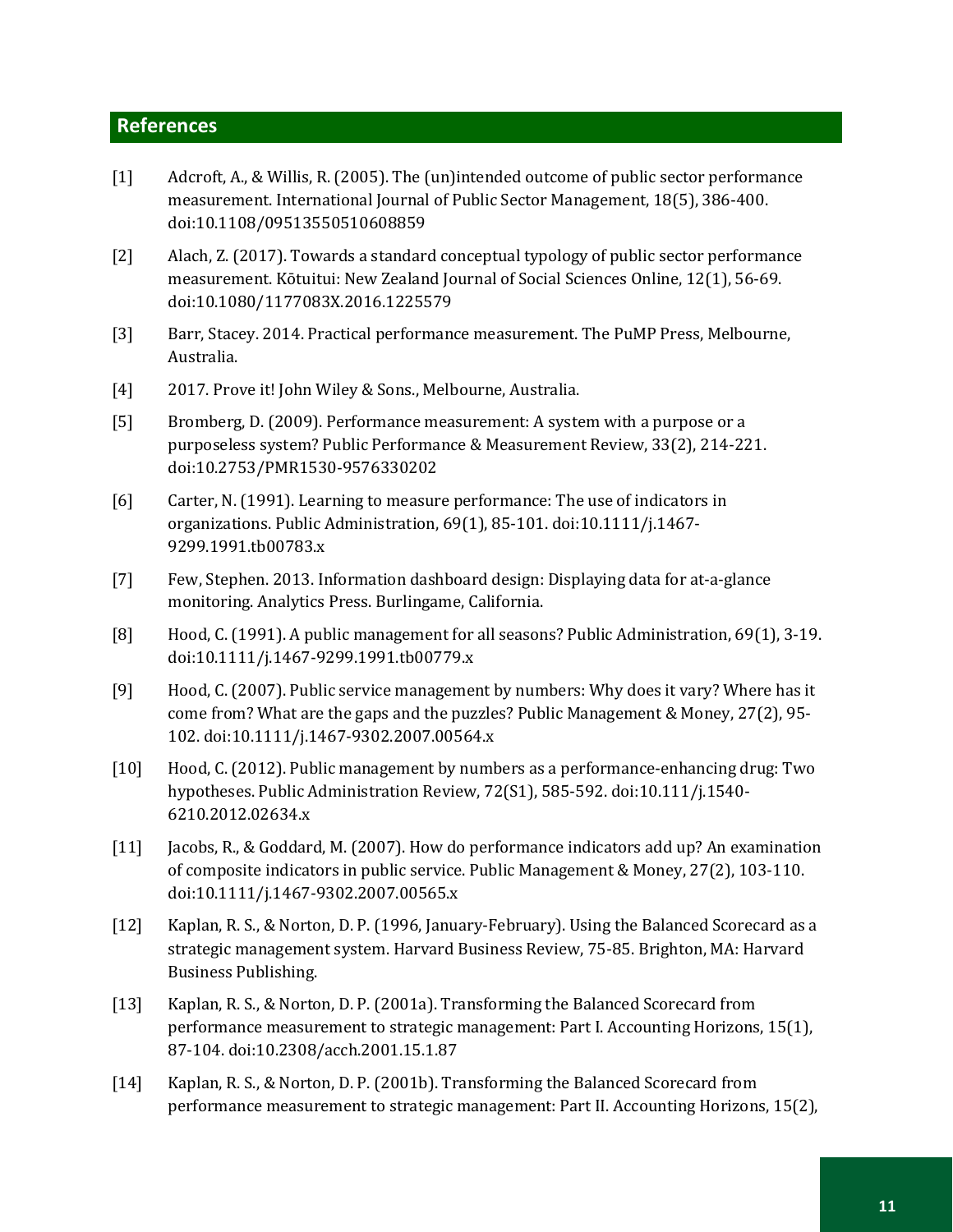147-160. doi:10.2308/acch.2001.15.2.147

- [15] Likierman, A. (1993). Performance indicators: 20 early lessons from managerial use. Public Money & Management, 13(4), 15-22. doi:10.1080/09540969309387784
- [16] Liu, W. B., Cheng, Z. L., Mingers, J., Qi, L., & Meng, W. (2010). The 3E methodology for developing performance indicators for public sector organizations. Public Management & Money, 30(5), 305-312. doi:10.1080/09540962.2010.509180
- [17] Parmenter, David (2015). Key performance indicators: Developing, implementing, and using winning KPIs. John Wiley & Sons, Inc., Hoboken, New York.
- [18] Shahin, A., & Mahbod, M. A. (2007). Prioritization of key performance indicators: An integration of analytical hierarchy. International Journal of Productivity and Performance Management, 56(3), 226-240. doi:10.1108/17410400710731437
- [19] Smith, P. (1990). The use of performance indicators in the public sector. Journal of the Royal Statistical Society, Series A (Statistics in Society), 153(1), 53-72. doi:10.2307/2983096
- [20] Smith, P. (1995). Performance indicators and outcome in the public sector. Public Money & Management, 15(4), 13-16. doi:10.1080/09540969509387889
- [21] Tufte, Edward R. (2006). Beautiful evidence. Graphics Press, LLC. Cheshire, Connecticut
- [22] Wall, A., & Martin, G. (2003). The disclosure of key performance indicators in the public sector. Public Management Review, 5(4), 491-509. doi:10.1080/1471903032000178554

## **Author Biographical Information**

Len Garis is the fire chief for the City of Surrey, British Columbia, an adjunct professor in the School of Criminology and Criminal Justice & Associate to the Centre for Social Research at the University of the Fraser Valley (UFV), a member of the Affiliated Research Faculty at John Jay College of Criminal Justice in New York, and a faculty member of the Institute of Canadian Urban Research Studies at Simon Fraser University. Contact him at *LWGaris@surrey.ca* 

Larry Thomas is a deputy fire chief for the City of Surrey, BC, a Chartered Manager, [C.Mgr.](http://p.mgr/), CFO, PuMP certified. He has 28 years' experience and is the administration chief for the fire service with a background in science from Simon Fraser University and economics from Douglas College. Contact him at **LSThomas@surrey.ca** 

Alex Tyakoff is the strategic planning analyst for the City of Surrey fire service. He has 26 years' of experience in public safety research and analysis and worked as an urban planner. He possesses a Master of Science (MSc) degree in planning from the School of Community and Regional Planning (SCARP), University of British Columbia. Alex also attended Simon Fraser University and attained a Bachelor of Arts Degree in political science. Contact him a[t Atyakoff@surrey.ca](mailto:Atyakoff@surrey.ca)